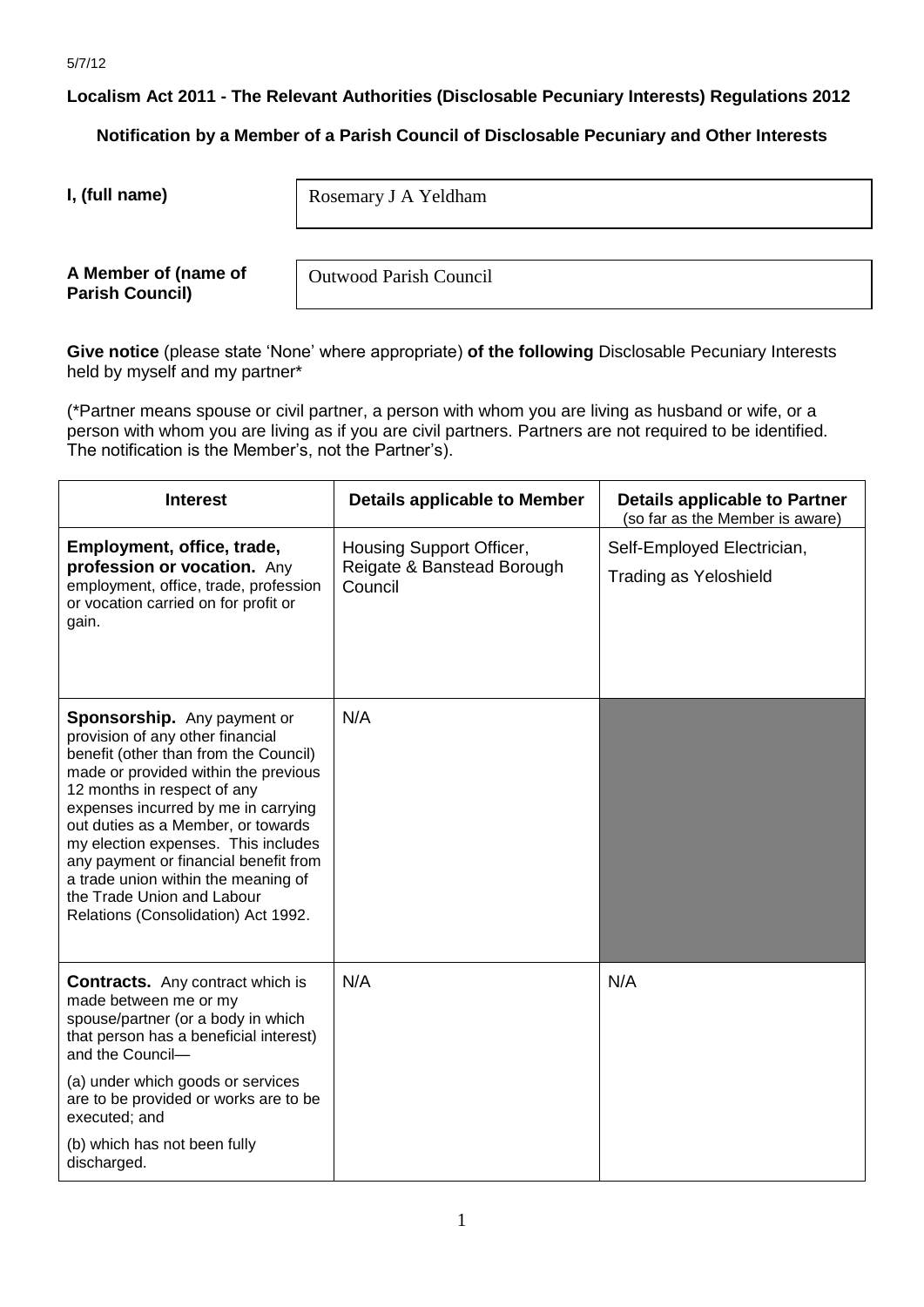| <b>Interest</b>                                                                                                                                                                                                                                                                   | <b>Details applicable to Member</b>                                                                             | <b>Details applicable to Partner</b><br>(so far as the Member is aware) |
|-----------------------------------------------------------------------------------------------------------------------------------------------------------------------------------------------------------------------------------------------------------------------------------|-----------------------------------------------------------------------------------------------------------------|-------------------------------------------------------------------------|
| <b>Land.</b> Any beneficial interest in land<br>which is within the Council's area<br>(e.g. my home).                                                                                                                                                                             | Our Home<br>9 Little Collins<br><b>Millers Lane</b><br>Outwood RH1 5QA<br>&<br>Garage 7 Little Collins (Rented) | As member                                                               |
| <b>Licences.</b> Any licence (alone or<br>jointly with others) to occupy land in<br>the Council's area for a month or<br>longer.                                                                                                                                                  | N/A                                                                                                             | N/A                                                                     |
| <b>Corporate tenancies.</b> Any<br>tenancy where (to my knowledge)-                                                                                                                                                                                                               | N/A                                                                                                             | N/A                                                                     |
| (a) the landlord is the Council; and                                                                                                                                                                                                                                              |                                                                                                                 |                                                                         |
| (b) the tenant is a body in which I or<br>my spouse / partner has a beneficial<br>interest.                                                                                                                                                                                       |                                                                                                                 |                                                                         |
| Securities. Any beneficial interest<br>in securities of a body where-                                                                                                                                                                                                             | N/A                                                                                                             | N/A                                                                     |
| (a) that body (to my knowledge) has<br>a place of business or land in the<br>Council's area; and                                                                                                                                                                                  |                                                                                                                 |                                                                         |
| (b) either-                                                                                                                                                                                                                                                                       |                                                                                                                 |                                                                         |
| (i) the total nominal value of the<br>securities exceeds £25,000 or one<br>hundredth of the total issued share<br>capital of that body; or                                                                                                                                        |                                                                                                                 |                                                                         |
| (ii) if the share capital of that body is<br>of more than one class, the total<br>nominal value of the shares of any<br>one class in which I (or my<br>spouse/partner) have a beneficial<br>interest exceeds one hundredth of<br>the total issued share capital of that<br>class. |                                                                                                                 |                                                                         |